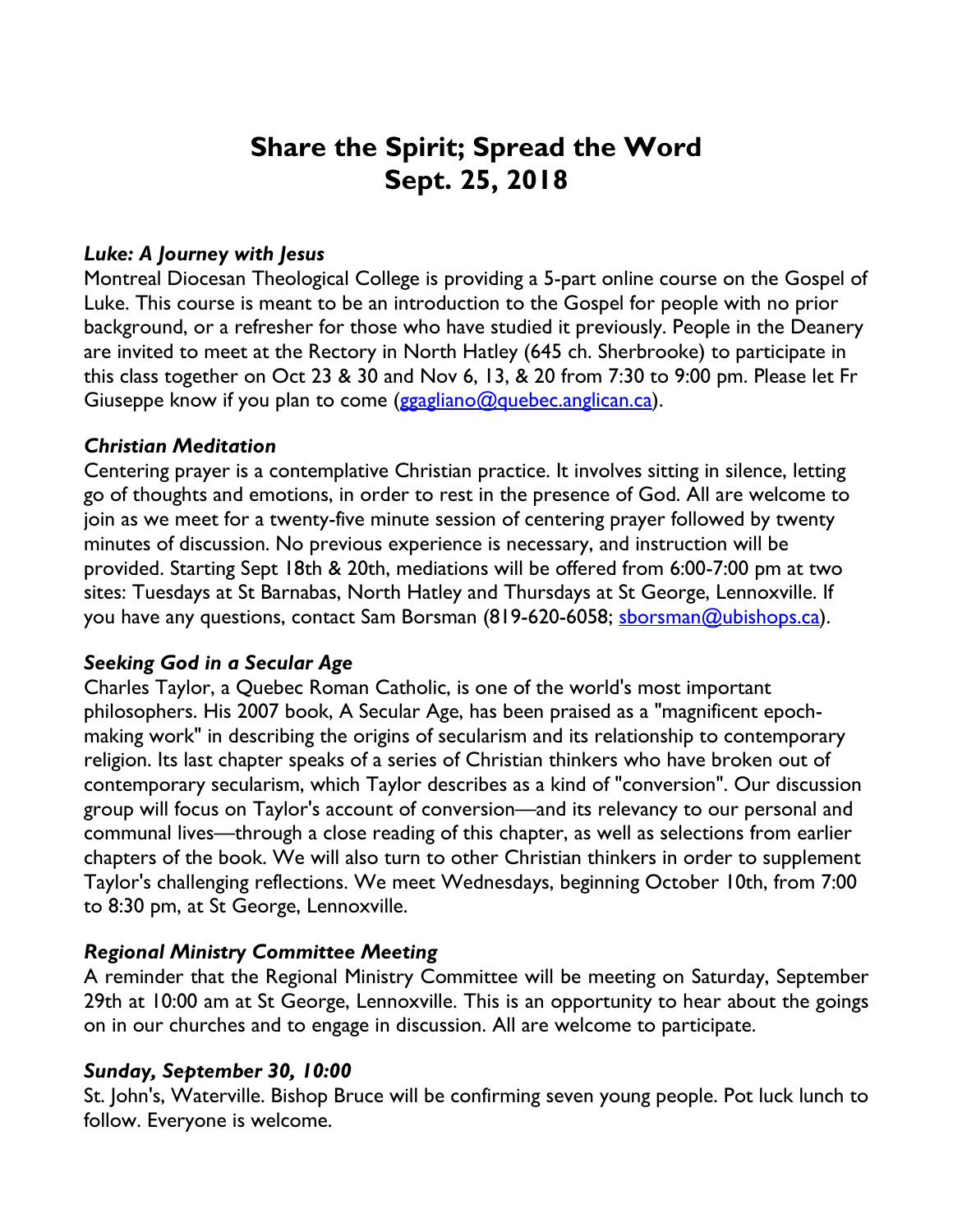# *St Barnabas Church, North Hatley*

Men's Breakfast will resume for the fall season on Thursday October 4th at 7:30 am. Come and join us for a good breakfast and an exciting time of fellowship. All are welcome. For more information contact Archdeacon Salt at 873.888.7936.

#### *Blessing of Pets*

A Blessing of Pets will take place on Saturday, October 6th at 10:00 am in River Park, North Hatley. Bring your furry (or scaly or slimy or what-have-you) friends as we commemorate the life of St Francis, patron saint of animals.

## *Christ Church, Stanstead*

Help us celebrate our 160<sup>th</sup> Anniversary on Sunday, October 7<sup>th</sup> at 9:15 A.M.. Bishop Bruce will be celebrant for this Holy Eucharist. This will be followed by Coffee, Refreshments and fellowship in the hall. Don't miss this occasion to greet & visit with our Bishop.

## *Grace Village*

Queen Elizabeth II requests the pleasure of your company at the Royal Wedding of Her Royal Highness Princess Eugenie of York on Saturday, October 13, at 5:00 pm. This Royal Wedding murder mystery is performed by Mead Baldwin and troupe. A three-course dinner will be served during the performance. Tickets are \$50.00 / person. Any questions about the event or to order tickets please contact Debbie Harrison at 819-569-0546 x5012 or email dharrison@masscom.ca

# *Fall Rummage Sale*

St-George's Church Hall, Lennoxville. 10:00 a.m. to 4:00 p.m. on Thursday and Friday. October 25th & 26th with BAG SALE on Saturday October 27th - 8:30 a.m. to Noon. Articles may be left at the Church Hall week of October 21st. Further info or pick-up of articles please call 819-562-6245 or 819-346-5056. SAVE YOUR \$\$\$ - SHOP WITH US!

# *Annual Bus Trip to Quebec City*

The Guild's Annual Bus Trip to Quebec City is scheduled for Wednesday, November 7th to deliver the Seafarers' boxes, etc., to the Port of Quebec. Now is a great time to pack a Christmas Gift Box enabling the sharing of your joy with those away from home at Christmas time. Lists of suggested articles to pack in the boxes are available at St-George's - Lennoxville. Cost of the trip is \$50.00 and to reserve a seat on the bus or for further information please calll Kay Hartwell at 819-346-5056.